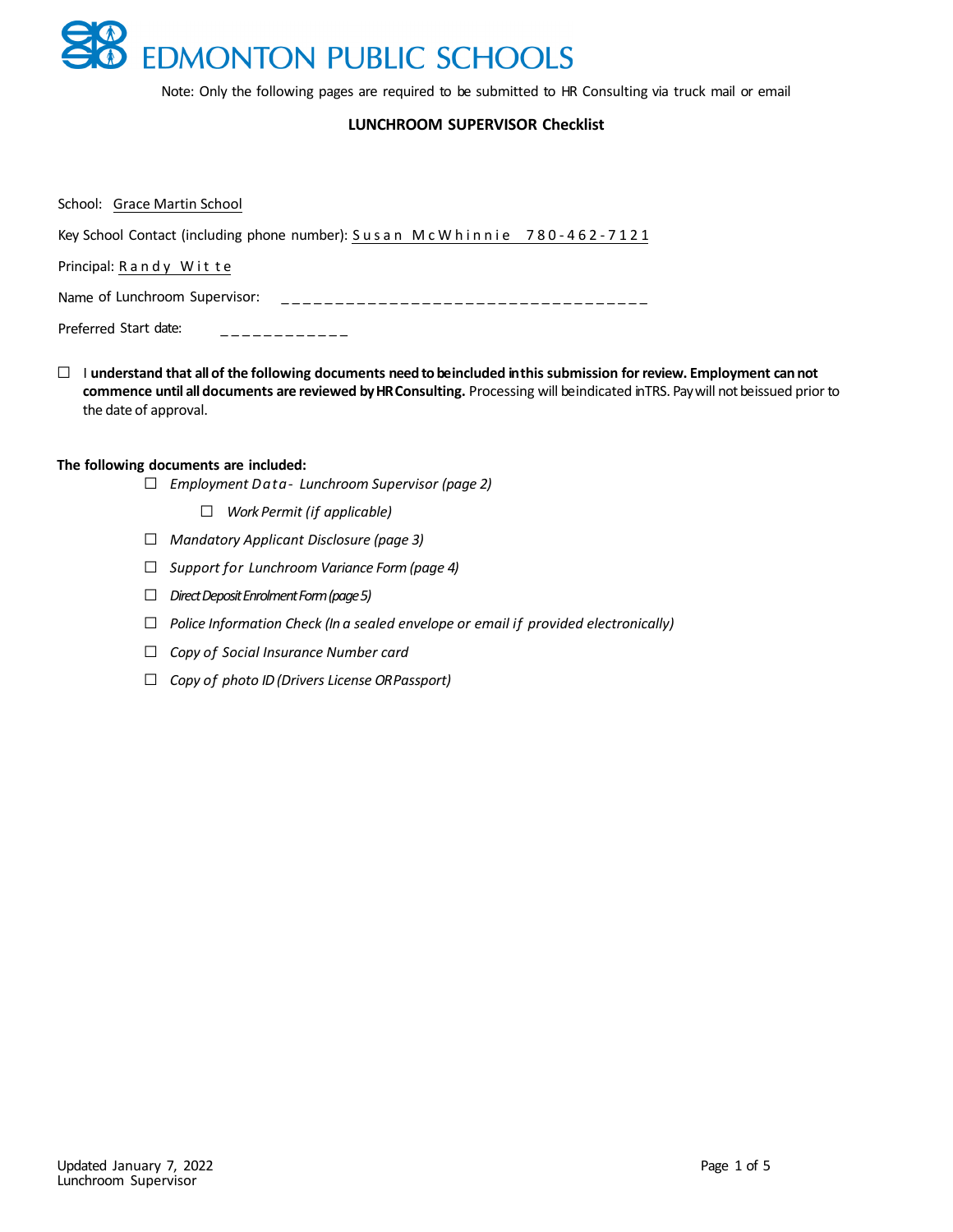#### **NEW HIRE EMPLOYMENT DATA-LUNCHROOM SUPERVISOR**

Once completed, this form will include personal information as identified under the *Freedom of Information and Protection of Privacy Act,* and **MUST NOT BE FAXED.**   $\Box$  Mr.  $\Box$  Mrs.  $\Box$  Miss.

| $\Box$ IVII. $\Box$ IVIIS. $\Box$ IVIS. $\Box$ IVIISS                   |                                                                                                                                |  |                                           |                     |                                |             |            |             |                                       |             |                                        |         |                |                |             |             |              |          |            |             |  |
|-------------------------------------------------------------------------|--------------------------------------------------------------------------------------------------------------------------------|--|-------------------------------------------|---------------------|--------------------------------|-------------|------------|-------------|---------------------------------------|-------------|----------------------------------------|---------|----------------|----------------|-------------|-------------|--------------|----------|------------|-------------|--|
| Legal Name:                                                             |                                                                                                                                |  |                                           |                     |                                |             |            |             |                                       |             |                                        |         |                |                |             |             |              |          |            |             |  |
|                                                                         | /Last)                                                                                                                         |  |                                           |                     |                                |             |            | /First)     |                                       |             |                                        |         |                |                |             |             | /Preferred)  |          |            |             |  |
| Address:                                                                |                                                                                                                                |  |                                           |                     |                                | City:       |            |             |                                       |             |                                        |         |                |                |             |             |              |          |            |             |  |
| Postal Code:                                                            |                                                                                                                                |  |                                           |                     | Home Phone:                    |             |            |             |                                       |             | Cell Phone:                            |         |                |                |             |             |              |          |            |             |  |
| Date of Birth:                                                          |                                                                                                                                |  |                                           |                     |                                |             | E-mail:    |             |                                       |             |                                        |         |                |                |             |             |              |          |            |             |  |
| month/day/year                                                          |                                                                                                                                |  |                                           |                     | Social Insurance Number (SIN): |             |            |             |                                       |             |                                        |         |                |                |             |             |              |          |            |             |  |
| <b>REMINDER: All new hires must</b><br>attach a SIN card/letter. If the |                                                                                                                                |  | Copy of the SIN card attached: $\Box$ YES |                     |                                |             |            |             |                                       |             | <b>Expiry Date of the SIN</b><br>Card: |         |                |                |             |             |              |          |            |             |  |
| SIN starts with a "9" a copy of<br>the work permit must be<br>attached. |                                                                                                                                |  | Copy of Work Permit attached: □ YES       |                     |                                |             |            |             |                                       |             |                                        |         |                | Month/Day/Year |             |             |              |          |            |             |  |
|                                                                         |                                                                                                                                |  |                                           |                     |                                |             |            |             |                                       |             |                                        |         |                |                |             |             |              |          |            |             |  |
| Previously Employed by Edmonton Public Schools?                         |                                                                                                                                |  |                                           |                     |                                |             | $\Box$ Yes |             | $\Box$ No<br>ID#                      |             |                                        |         |                |                |             |             |              |          |            |             |  |
| Name used if different from above:                                      |                                                                                                                                |  |                                           |                     |                                |             |            |             |                                       |             |                                        |         |                |                |             |             |              |          |            |             |  |
| Currently employed by Edmonton Public Schools?                          |                                                                                                                                |  |                                           |                     |                                |             | $\Box$ Yes |             | $\Box$ No<br>ID#                      |             |                                        |         |                |                |             |             |              |          |            |             |  |
| <b>School Use Only:</b><br><b>Attachments:</b><br>□Work Permit          | □ Employee Data □ Mandatory Applicant Disclosure □ Direct Deposit □ Lunchroom Variance Support Form □ Police Information Check |  |                                           |                     |                                |             |            |             |                                       |             |                                        |         |                |                |             |             |              |          |            |             |  |
| Grace Martin School 0220<br>School and Decision Unit#:                  |                                                                                                                                |  |                                           |                     |                                |             |            |             |                                       |             |                                        |         |                |                |             |             |              |          |            |             |  |
| Position Title:<br>Lunchroom Supervisor                                 |                                                                                                                                |  |                                           |                     |                                |             |            |             |                                       |             |                                        |         |                |                |             |             |              |          |            |             |  |
| Commencement Date:                                                      |                                                                                                                                |  |                                           |                     |                                |             |            |             | Last Day of Employment<br>(if known): |             |                                        |         |                |                |             |             |              |          |            |             |  |
| Rate of Pay.<br>\$19.00                                                 |                                                                                                                                |  |                                           |                     |                                |             |            |             |                                       |             |                                        |         |                |                |             |             |              |          |            |             |  |
|                                                                         |                                                                                                                                |  |                                           |                     |                                |             |            |             |                                       |             |                                        |         |                |                |             |             |              |          |            |             |  |
| 6<br>$\mathbf{1}$                                                       | $5 \quad 3 \quad 0 \quad 1$                                                                                                    |  | $\overline{0}$                            | $2 \quad 2 \quad 0$ |                                | $\mathbf 0$ | $0\quad 0$ | $\mathbf 0$ | $2^{\circ}$                           | $\mathbf 0$ |                                        | 8 0     | $\overline{1}$ |                | $\mathbf 0$ | $\mathbf 0$ | $\mathbf{0}$ |          | $0\quad 0$ | $\mathbf 0$ |  |
| Account                                                                 |                                                                                                                                |  |                                           | Cost Centre         |                                |             | Site       |             |                                       |             |                                        | Program |                |                |             |             |              | Activity |            |             |  |
|                                                                         |                                                                                                                                |  |                                           |                     |                                |             |            |             |                                       |             |                                        |         |                |                |             |             |              |          |            |             |  |
| Date                                                                    | <b>DJ</b> Administrator                                                                                                        |  |                                           |                     |                                |             |            |             | Human Resources Consulting Aooroval   |             |                                        |         |                |                |             |             |              |          |            |             |  |

**COLLECTION AND STORAGE OF PERSONAL INFORMATION** 

*All personal information is collected solely for the purpose of determining suitability, eligibility, or qualifications for employment with Edmonton Public Schools ond is retained in accordance with the Freedom af Information and Protection of Privacy Act of Alberta and secured in Human Resources. Information related to staff will be retained in electronic and hard-copy files and will be used to meet district and legal requirements for payroll, recruitment and selection, and information reporting. Human Resources staff, district administrators, and agents of the Board may review information retained in electronic and hard-copy files on a need-to-know.*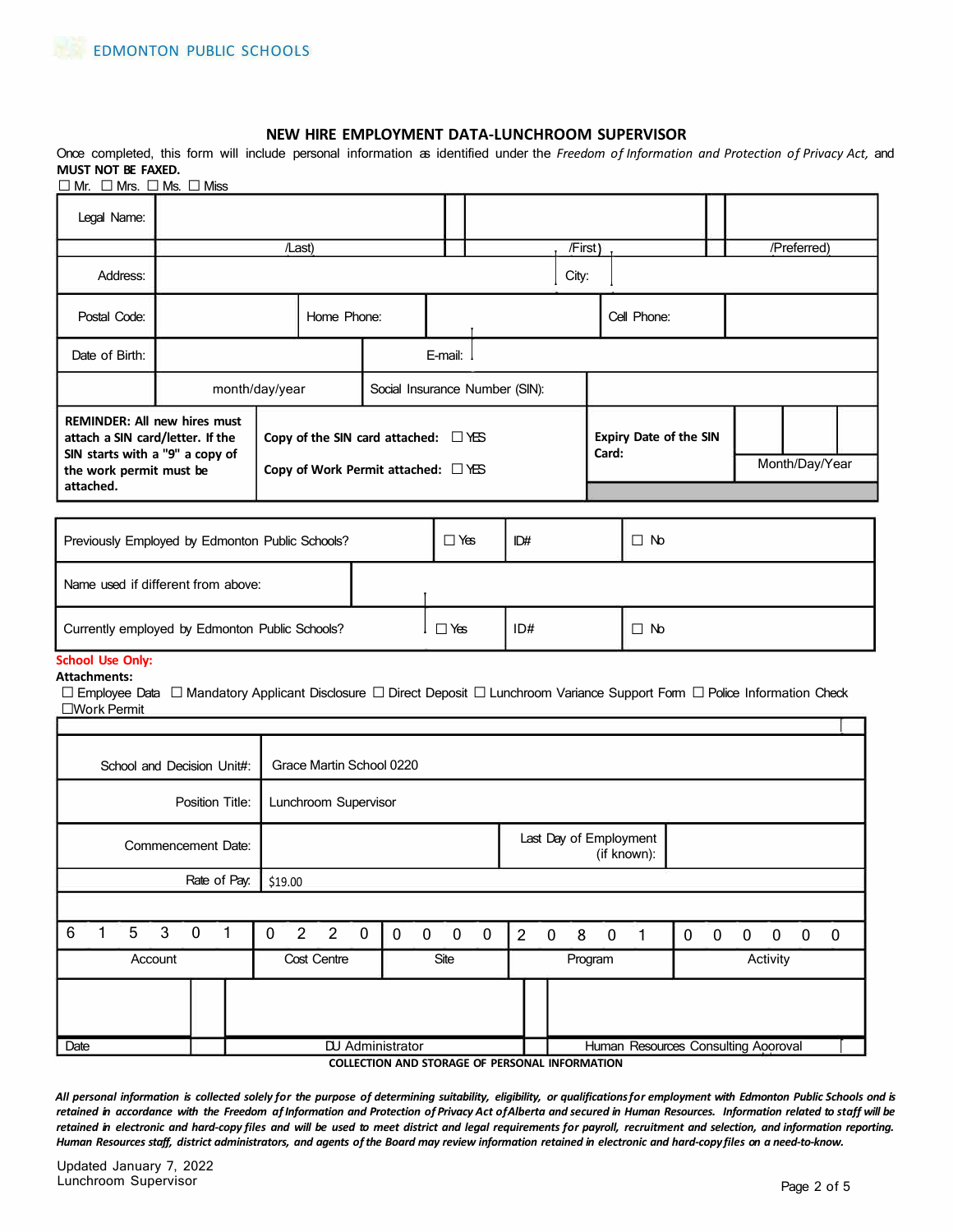#### **Mandatory Applicant Disclosure**

Edmonton Public Schools is committed to providing a safe environment for students and staff. If you wish your application for employment to be considered, you are required to answer the three questions below under **APPLICANT DISCLOSURE.**  Answering *YES* to any of the questions will not automatically exclude you from further consideration for employment. The requirements of the position and related circumstances will be considered.

Before answering the questions, carefully read the following information:

• Effective September 1, 2004, all employees hired by Edmonton Public Schools are required to submit a Police Information/Criminal Records check which includes information relevant to working with the vulnerable sector, as applicable. The nature of any charges, convictions, or investigations revealed in a Police Information/Criminal Records check, and the date at that time, will be considered relative to the date of hire and the position responsibilities.

• Instructions for obtaining a Police Information/Criminal Records check will be provided at the time of hire or offer of employment.

• If the information revealed by the Police Information/Criminal Records check indicates that an employee or prospective employee is unsuitable for employment with a school division, an offer of employment will be rescinded or employment will immediately be terminated by mutual agreement.

| <b>APPLICANT DISCLOSURE</b>                                                                                                                                                                                                                                                                                             |            |           |  |  |  |  |  |  |
|-------------------------------------------------------------------------------------------------------------------------------------------------------------------------------------------------------------------------------------------------------------------------------------------------------------------------|------------|-----------|--|--|--|--|--|--|
| Details must be provided for a YES response.                                                                                                                                                                                                                                                                            |            |           |  |  |  |  |  |  |
| Have you ever been charged or convicted of an offence under the Criminal Code, Narcotic Control Act, Food and Drug<br>Act, or Firearms Act of Canada, or the criminal laws of any other country?<br><b>NO</b><br><b>YES</b><br>If you have been granted a pardon, you are not required to respond YES to this question. |            |           |  |  |  |  |  |  |
| Have you ever been suspended, disqualified, reprimanded, dismissed or had disciplinary action instituted<br>against you as a member of any profession or organization?                                                                                                                                                  | <b>YES</b> | <b>NO</b> |  |  |  |  |  |  |
| n<br><b>NO</b><br><b>YES</b><br>Have you ever been denied, or had revoked, any certificate, license, or permit?                                                                                                                                                                                                         |            |           |  |  |  |  |  |  |
| Provide details for a YES response including dates, disposition, and any other pertinent information.                                                                                                                                                                                                                   |            |           |  |  |  |  |  |  |
|                                                                                                                                                                                                                                                                                                                         |            |           |  |  |  |  |  |  |
|                                                                                                                                                                                                                                                                                                                         |            |           |  |  |  |  |  |  |
|                                                                                                                                                                                                                                                                                                                         |            |           |  |  |  |  |  |  |
|                                                                                                                                                                                                                                                                                                                         |            |           |  |  |  |  |  |  |
|                                                                                                                                                                                                                                                                                                                         |            |           |  |  |  |  |  |  |
| First name<br>Last name                                                                                                                                                                                                                                                                                                 |            |           |  |  |  |  |  |  |
|                                                                                                                                                                                                                                                                                                                         |            |           |  |  |  |  |  |  |
| Middle name(s)<br>Date                                                                                                                                                                                                                                                                                                  |            |           |  |  |  |  |  |  |
|                                                                                                                                                                                                                                                                                                                         |            |           |  |  |  |  |  |  |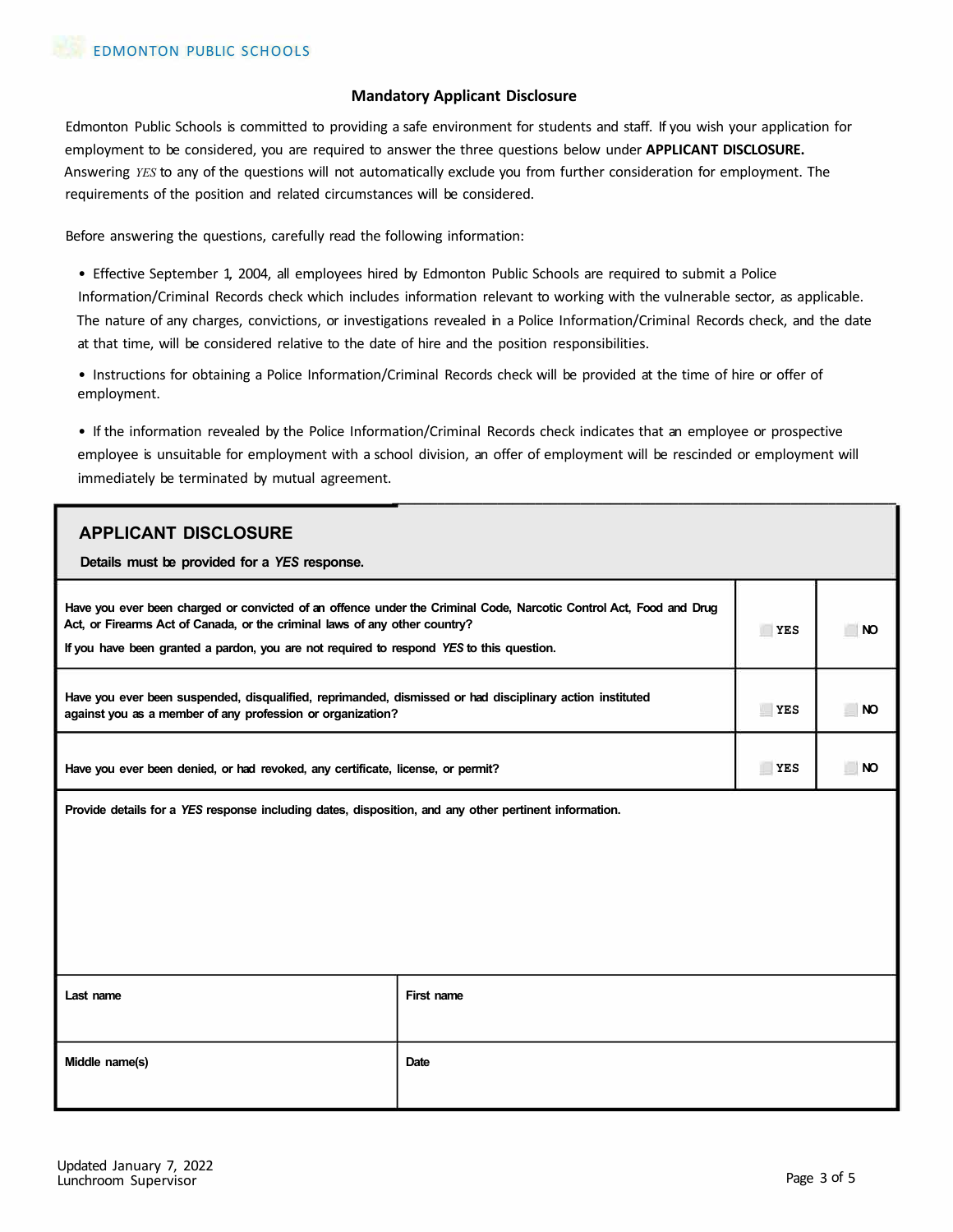#### **Support for Lunchroom Variance Form**

Edmonton Public Schools applies for a variance or exemption to the *Employment Standards Regulation Section 11- Employment for less than 3 Hours.* This variance or exemption applies only to lunchroom supervisors whose role is to provide supervision during the lunch hour and does not apply to other employment in the Division. The variance or exemption allows Edmonton Public Schools to compensate lunchroom supervisors only for actual hours worked.

As you are a Lunchroom Supervisor with **Grace Martin School** , you are being advised of the Minister's Variance or Exemption as a condition of your employment.

Please discuss with your supervisor any questions you may have.

I acknowledge that my supervisor has discussed the lunchroom variance with me. I support the variance and agree, in my role as a lunchroom supervisor, to only be paid for actual time worked during the course of this employment with Edmonton Public Schools.

| <b>Employee Name (Print)</b> |           |
|------------------------------|-----------|
|                              |           |
|                              |           |
| Date                         | Signature |

| <b>Randy Witte</b>            |           |
|-------------------------------|-----------|
| <b>Principal Name (Print)</b> |           |
|                               |           |
| <b>Date</b>                   | Signature |

*"Edmonton Public Schools is collecting this personal information in accordance with Section 33(c) of the Freedom of Information and Protection of Privacy Act (FOIP), to determine and verify the Applicant's eligibility for employment. The use and disclosure of your personal information is managed in Accordance with the FOIP Act.* "

cc: HR Service Centre